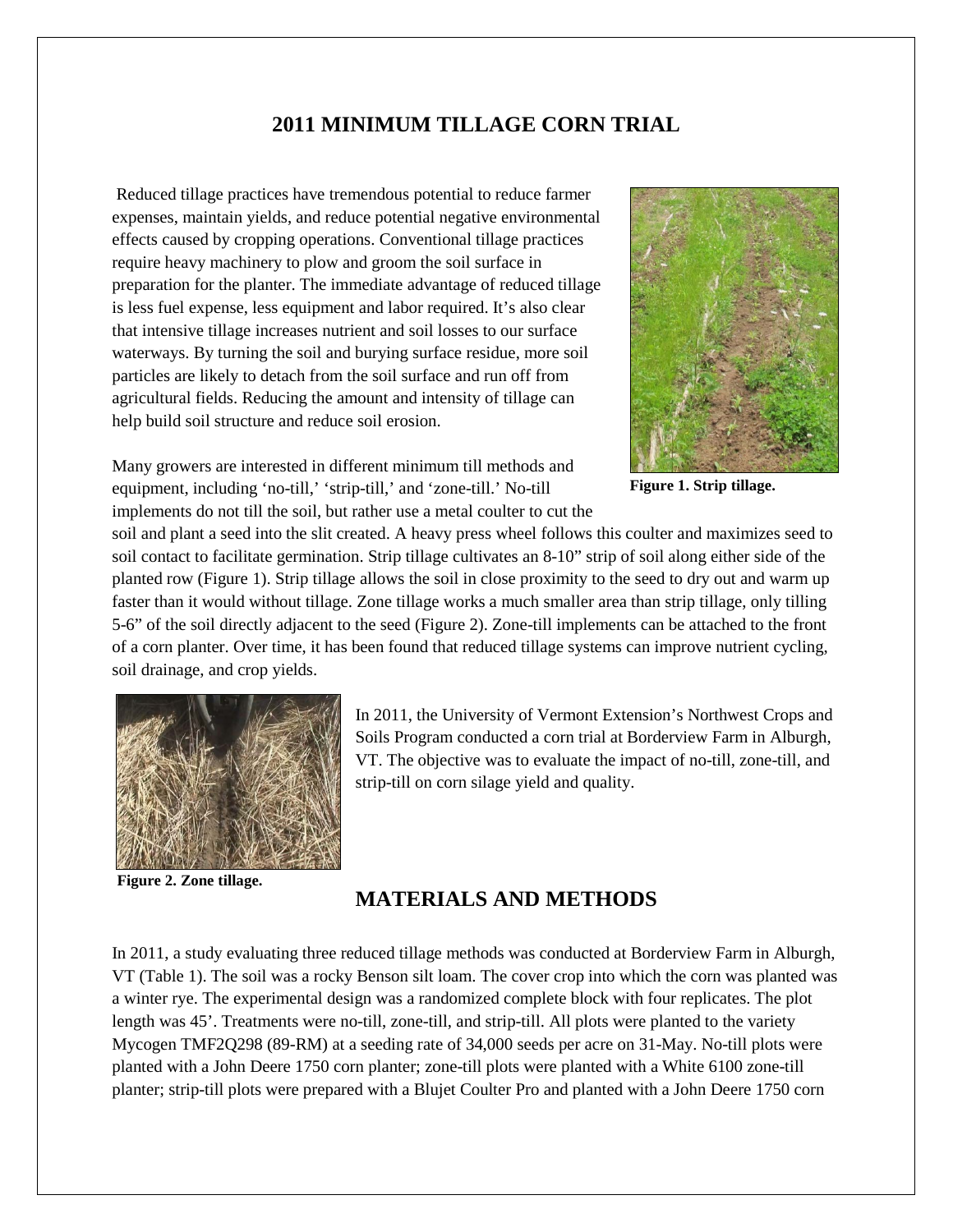planter. No-till and strip-till plots had four 30" rows and were 12' wide. Zone-till plots had six 30" rows and were 15' wide. A 10-20-20 starter fertilizer was applied at 260 lbs per acre to the strip-till and no-till plots. A liquid 9-18-9 starter fertilizer was applied at 5 gallons to the acre in the zone-till plots. A preplant glyphosate herbicide, Roundup®, was applied at a rate of 2 quarts per acre to all plots.

| <b>Location</b>              | Borderview Farm - Alburgh, VT                                           |  |  |  |  |  |
|------------------------------|-------------------------------------------------------------------------|--|--|--|--|--|
| Soil type                    | Benson rocky silt loam                                                  |  |  |  |  |  |
| <b>Previous crop</b>         | Winter rye                                                              |  |  |  |  |  |
| <b>Plot</b> size             | $10'$ x 45' (no-till and strip-till); 15' x 45' (zone-till)             |  |  |  |  |  |
| <b>Replicates</b>            | 4                                                                       |  |  |  |  |  |
| <b>Seeding rate</b>          | 34,000 seeds $ac^{-1}$                                                  |  |  |  |  |  |
| <b>Row width</b>             | 30"                                                                     |  |  |  |  |  |
| <b>Planting date</b>         | 31-May 2011                                                             |  |  |  |  |  |
| <b>Starter fertilizer</b>    | 260 lbs $ac^{-1}$ of 10-20-20 (no-till and strip-till),                 |  |  |  |  |  |
|                              | 5 gal $ac^{-1}$ of 9-18-9 (zone-till)                                   |  |  |  |  |  |
| <b>Pre-plant herbicide</b>   | Roundup®, 2 qts $ac^{-1}$                                               |  |  |  |  |  |
| <b>Additional fertilizer</b> | 100 lbs available N $ac^{-1}$ of ammonium sulfate (21-0-0), 8-July 2011 |  |  |  |  |  |
| <b>Harvest date</b>          | 7-October 2011                                                          |  |  |  |  |  |

|  | Table 1. Agronomic information for the 2011 Minimum Tillage Corn Trial at Borderview Farm. |  |  |  |  |  |  |
|--|--------------------------------------------------------------------------------------------|--|--|--|--|--|--|
|  |                                                                                            |  |  |  |  |  |  |
|  |                                                                                            |  |  |  |  |  |  |
|  |                                                                                            |  |  |  |  |  |  |

Ammonium sulfate (21-0-0) was applied as a sidedress at a rate of 100 lbs available N per acre on 8-July, according to pres-sidedress nitrate test results. Populations were again counted immediately before harvesting the corn plots on 7-October. A John Deere two-row chopper was used to harvest corn, and whole-plant silage was collected in a forage wagon and weighed on drive-up platform scales. A subsample of chopped silage was taken to determine moisture and quality of the forage.

Silage quality was analyzed using wet chemistry at Cumberland Valley Analytical Services in Hagerstown, MD. Plot samples were analyzed for crude protein (CP), starch, acid detergent fiber (ADF), and neutral detergent fiber (NDF). Mixtures of true proteins, composed of amino acids, and nonprotein nitrogen make up the CP content of forages. The CP content of forages is determined by measuring the amount of nitrogen and multiplying by 6.25. The bulky characteristics of forage come from fiber. Forage feeding values are negatively associated with fiber since the less digestible portions of plants are contained in the fiber fraction. The detergent fiber analysis system separates forages into two parts: cell contents, which include sugars, starches, proteins, nonprotein nitrogen, fats and other highly digestible compounds; and the less digestible components found in the fiber fraction. The total fiber content of forage is contained in the neutral detergent fiber (NDF). Chemically, this fraction includes cellulose, hemicellulose, and lignin. Because of these chemical components and their association with the bulkiness of feeds, NDF is closely related to feed intake and rumen fill in cows.

Net energy for lactation  $(NE_L)$  is calculated based on concentrations of NDF and ADF. NE<sub>L</sub> can be used as a tool to determine the quality of a ration, but should not be considered the sole indicator of the quality of a feed, as NEL is affected by the quantity of a cow's dry matter intake, the speed at which her ration is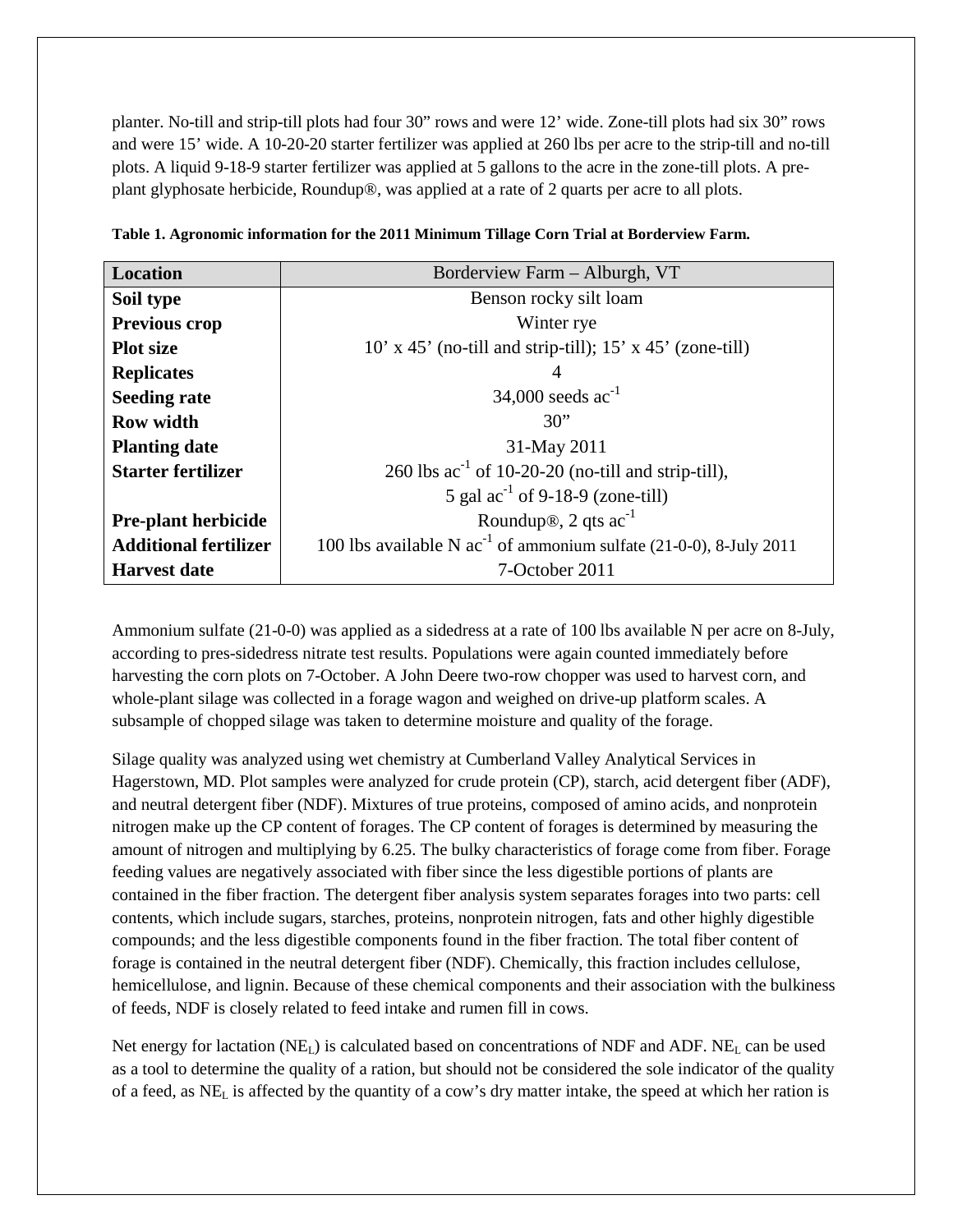consumed, the contents of the ration, feeding practices, the level of her production, and many other factors. Most labs calculate NE<sub>L</sub> at an intake of three times maintenance. Starch can also have an effect on NEL, where the greater the starch content, the higher the NEL (measured in Mcal per pound of silage), up to a certain point. High grain corn silage can have average starch values exceeding 40%, although levels greater than 30% are not considered to affect energy content, and might in fact have a negative impact on digestion. Starch levels vary from field to field, depending on growing conditions and variety.

Non-fiber carbohydrate (NFC) and nonstructural carbohydrate (NSC) are also totaled and reported. NFC is comprised of starch, simple sugars, and soluble fiber, and is digested more quickly and efficiently than fiber. NFC provides energy for rumen microbes, once it is fermented by volatile fatty acids. NFC and NSC are sometimes referred to almost interchangeably, but pectin levels are included in NFC and omitted from NSC. In addition, NFC is calculated by difference  $[100 - (\% \text{ NDF} + \% \text{ crude protein} + \% \text{ fat} + \% \text{ C})]$ ash)], whereas NSC is determined through enzymatic methods. NSC should be in the 30-40% range, on a dry matter basis. NFC is generally between 35-40% in a high milk production ration, though levels as high as 42% are acceptable, due to the variability of particle size, frequency of feeding, dry matter intake, and other factors.

Yield data and stand characteristics were analyzed using mixed model analysis using the mixed procedure of SAS (SAS Institute, 1999). Replications within trials were treated as random effects, and hybrids were treated as fixed. Hybrid mean comparisons were made using the Least Significant Difference (LSD) procedure when the F-test was considered significant  $(p<0.10)$ .

Variations in yield and quality can occur because of variations in genetics, soil, weather, and other growing conditions. Statistical analysis makes it possible to determine whether a difference among hybrids is real or whether it might have occurred due to other variations in the field. At the bottom of each table a LSD value is presented for each variable (i.e. yield). Least Significant Differences (LSDs) at the 0.10 level of significance are shown. Where the difference between two hybrids within a column is equal to or greater than the LSD value at the bottom of the column, you can be sure that for 9 out of 10 times, there is a real difference between the two hybrids. Hybrids that were not significantly lower in performance than the highest hybrid in a particular column are indicated with an asterisk. In the example below, hybrid C is significantly different from hybrid A but not from hybrid B. The difference between C and B is equal to 1.5, which is less than the LSD value of 2.0. This means that these hybrids did not differ in yield. The difference between C and A is equal to 3.0 which is greater than the LSD value of 2.0. This means that the yields of these hybrids were significantly different from one another. The asterisk indicates that hybrid B was not significantly lower than the top yielding hybrid C, indicated in bold.

| Treatment  | Yield  |
|------------|--------|
| A          | 6.0    |
| B          | $7.5*$ |
| $\subset$  | $9.0*$ |
| <b>LSD</b> | 2.0    |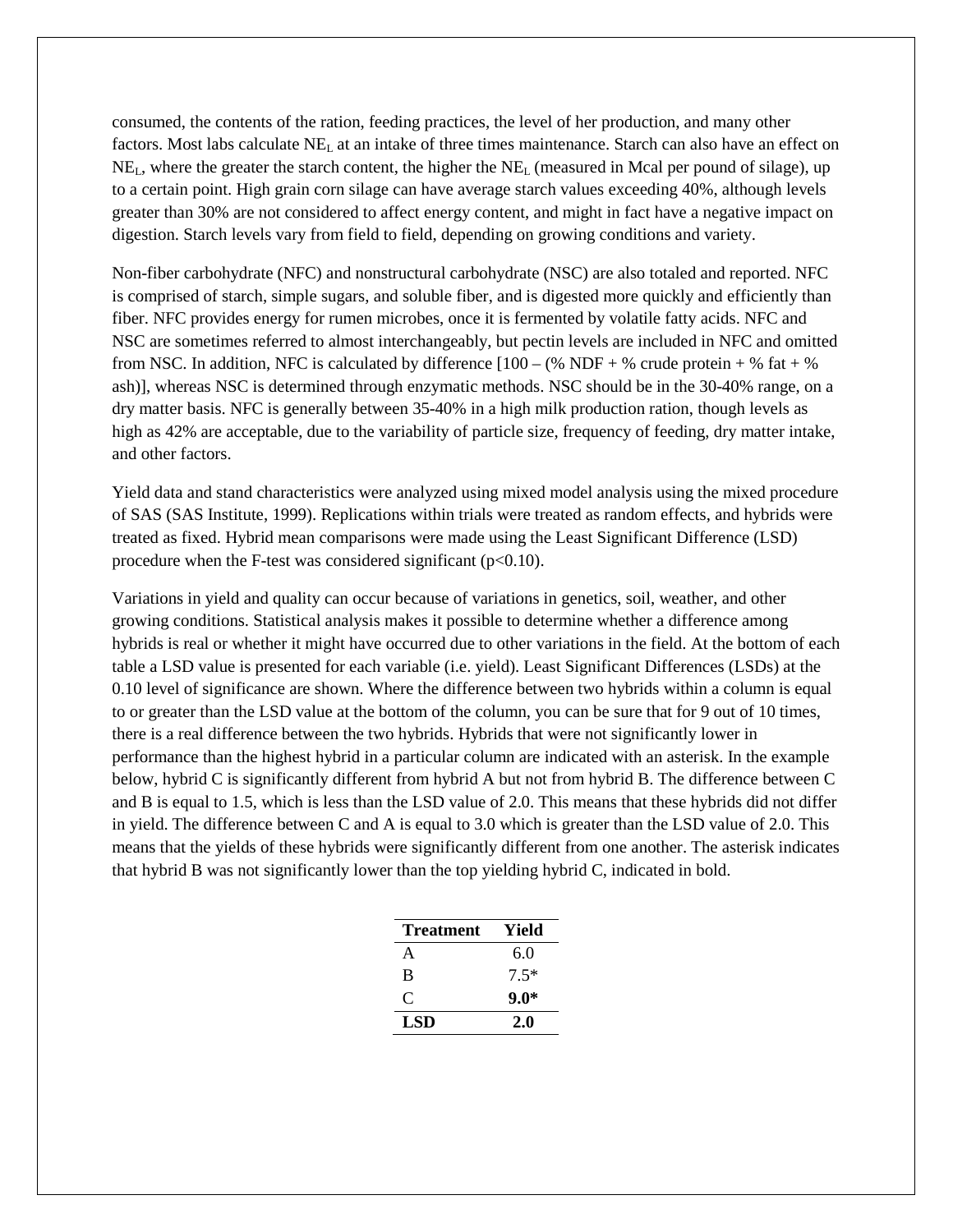### **RESULTS**

The 2011 growing season included many weather extremes in Vermont (Table 2). In April and May, excessive rainfall left soils saturated and, in many cases, delayed planting. June and July, in contrast, were hot and dry. July had 0.29 inches less precipitation than the 30-year average. In August, precipitation levels were extremely high (10.23 inches for the month, which is 6.38 inches above average). Tropical Storm Irene brought severe wind and record rainfall. While lodging damage was minimal at the site of the corn trial in Alburgh, VT, 2011, in general, it was by no means an ideal growing season. Weather data is based on National Weather Service data from a cooperative observer station in South Hero, VT, which is in close proximity to the trial. The historical average is based upon 30 years of data (1971-2000).

|                                         | June | July    | August  | September | October |
|-----------------------------------------|------|---------|---------|-----------|---------|
| Average temperature ( ${}^{\circ}$ F) ± | 67.1 | 74.4    | 70.4    | 63.8      | 51.5    |
| Departure from normal                   | 1.3  | 3.3     | 1.6     | 5.8       | 4.5     |
|                                         |      |         |         |           |         |
| Precipitation (inches) *                | 3.52 | 3.68    | 10.23   | 5.56      | 2.68    |
| Departure from normal                   | 0.09 | $-0.29$ | 6.38    | 2.10      | 0.10    |
|                                         |      |         |         |           |         |
| Growing Degree Days (base 50°F)         | 513  | 732     | 563     | 392       | 330     |
| Departure from normal                   | 39.0 | 79.5    | $-27.0$ | 79.5      | 228     |

#### **Table 2. Data from a weather station in close proximity to Alburgh, VT (South Hero, VT).**

± Average temperature for August-October is taken from Burlington, VT.

\* Precipitation records for June and July are taken from Burlington, VT.

Reduced tillage method did not have a significant impact on corn populations at harvest on 7-October. There was also no significant difference in the moisture levels or yields of corn silage by reduced tillage method (Table 3). Though it was no statistically significant, the highest yield was in strip tillage corn (16.9 tons per acre)

| Table 5. Thipact of minimum thiage on corn shage population and yield, 2011. |                    |               |                 |  |  |  |  |  |
|------------------------------------------------------------------------------|--------------------|---------------|-----------------|--|--|--|--|--|
| Tillage method                                                               | Harvest population | DM at harvest | Yield at 35% DM |  |  |  |  |  |
|                                                                              | plants $ac^{-1}$   | %             | tons $ac^{-1}$  |  |  |  |  |  |
| No-till                                                                      | 25555              | 48.4          | 13.9            |  |  |  |  |  |
| Strip-till                                                                   | 26717              | 48.7          | 16.9            |  |  |  |  |  |
| Zone-till                                                                    | 23329              | 46.1          | 14.0            |  |  |  |  |  |
| LSD(0.10)                                                                    | <b>NS</b>          | NS            | NS              |  |  |  |  |  |
| Trial mean                                                                   | 25200              | 47.7          | 14.9            |  |  |  |  |  |

### **Table 3. Impact of minimum tillage on corn silage population and yield, 2011.**

Treatments indicated in bold had the top observed performance.

.

NS – No significant difference was observed between treatments.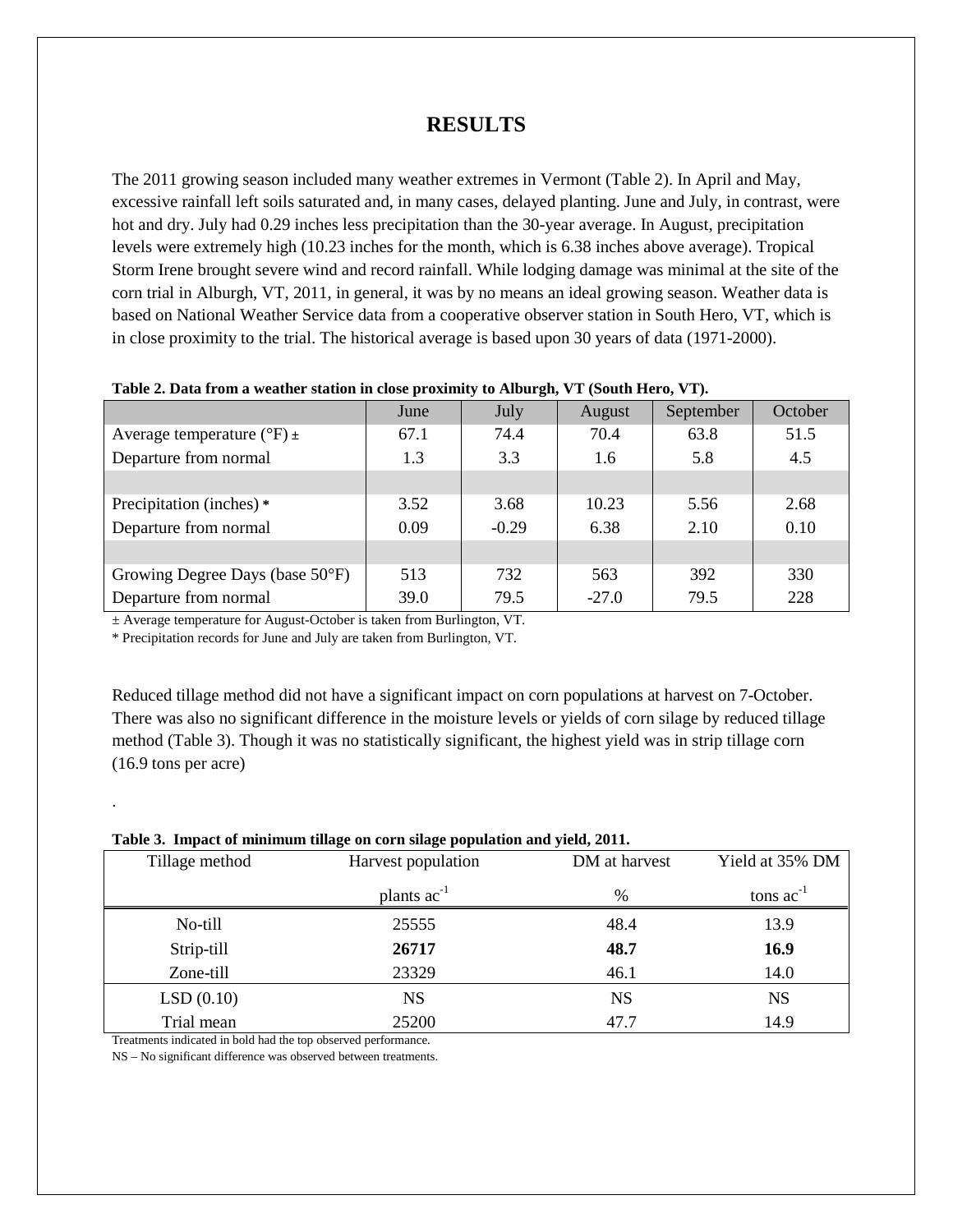Corn silage quality was not affected by tillage method in this trial. There was no significant difference in CP, ADF, NDF, starch, TDN, NEL, NFC, or NSC. Trial averages were comparable to corn grown using conventional tillage practices.

| Tillage method | CР  | ADF  | NDF  | Starch | <b>TDN</b> | NE <sub>L</sub> | <b>NFC</b> | NSC.      |  |  |
|----------------|-----|------|------|--------|------------|-----------------|------------|-----------|--|--|
|                | %   | $\%$ | %    | %      | %          | Mcal $lb^{-1}$  | %          | %         |  |  |
| No-till        | 7.6 | 22.0 | 38.9 | 38.8   | 73.3       | 0.77            | 49.0       | 39.7      |  |  |
| Strip-till     | 8.0 | 23.1 | 41.1 | 36.9   | 72.4       | 0.76            | 46.6       | 37.7      |  |  |
| Zone-till      | 8.1 | 22.6 | 40.4 | 37.0   | 72.6       | 0.76            | 46.8       | 37.8      |  |  |
| LSD(0.10)      | NS  | NS   | NS   | NS     | NS         | NS              | NS         | <b>NS</b> |  |  |
| Trial mean     | 7.9 | 22.6 | 40.1 | 37.6   | 72.8       | 0.76            | 47.5       | 38.4      |  |  |

|  |  |  |  |  | Table 4. Impact of reduced tillage on corn silage quality, 2011. |  |
|--|--|--|--|--|------------------------------------------------------------------|--|
|  |  |  |  |  |                                                                  |  |

Treatments indicated in bold had the top observed performance.

NS – No significant difference was observed between treatments.

# **DISCUSSION**

It is important to note that the results of this trial represent only one year of data, and only in one location. However, a few generalizations can be made. The three tillage methods evaluated in this study had little impact on the corn yields and quality. Harvest population was very low (25,500 plants per acre) compared to the initial seeding rate (34,000 plants per acre). Reduced plant populations may have been a result of poor germination. Reduced tillage fields have been noted to be colder and wetter as compared to conventional tillage. These environmental variables could easily cause reduced populations. The average yield was 14.9 tons per acre, which is low compared to yields of corn with similar relative maturity planted by means of conventional tillage. This indicates that corn yields may be reduced in first years of transition to reduced tillage practices. Although not significant, it does appear that strip-till systems may help alleviate some yield drag often seen when transitioning to reduced tillage.

Corn silage quality characteristics were not significantly different based on tillage treatment. This indicates that strip tillage, zone tillage, and no tillage have comparable effects on corn yields and quality. The corn silage harvested in this trial was similar in quality to corn planted conventionally. Additional years of reduced tillage trials in this area will help determine if yield drag will be reduced as soil health improves as a result of this practice.

# **ACKNOWLEDGEMENTS**

UVM Extension would like to thank Roger Rainville and the staff at Borderview Farm for their generous help with this research trial. This study was funded in part by the Lake Champlain Basin Program. Special thanks to Katie Blair, Chantel Cline, Amber Domina, Amanda Gervais, Savanna Kittell-Mitchell, Laura Madden, and Susan Monahan for their assistance with data collection and entry.